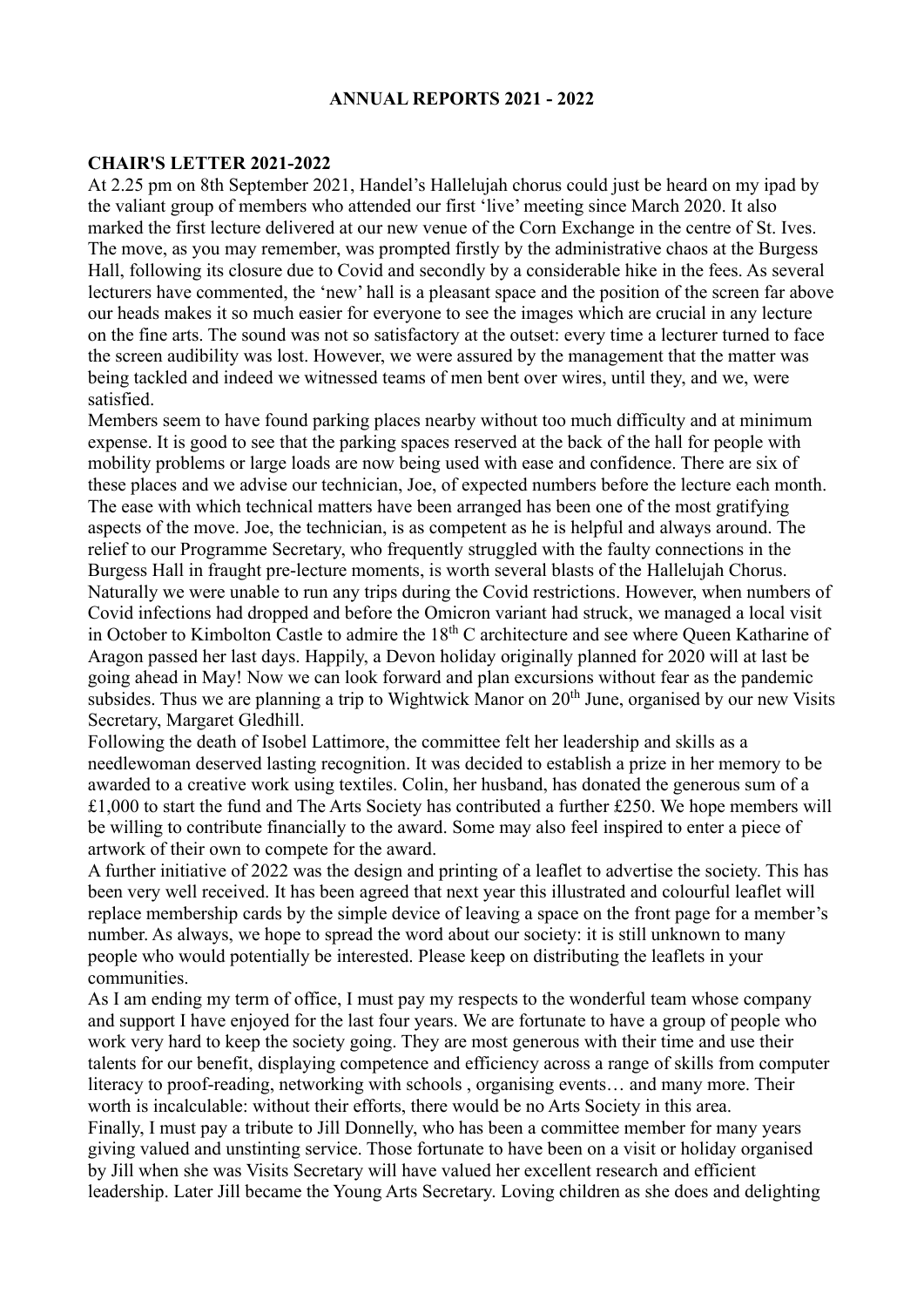in their creative work, she has given hours of her time to CAYAC, the annual art exhibition, an event she believes in whole-heartedly. Her dynamic contribution to the Capability Brown tercentennial led to the extraordinary achievement of a stained-glass window created by children from Fenstanton Primary School to honour Mr. Brown and the changes he brought to the landscapes of grand houses and their estates.

Her outstanding contribution is to the hospital she worked in, bringing joy to the staff and patients of Hinchingbrook hospital by liaising with local schools to provide a continuing supply of artwork to fill the hospital corridors. For this work she was recommended by the Arts Society for a Marsh Award for volunteering, which she received in 2016. Sadly, Jill has stepped down due to ill health but continues to support us with coffee and advice. We thank her and will continue to be grateful for all she has done.

### **Claire Sarkies**

### **PROGRAMME SECRETARY'S REPORT**

The new season started in September 2021 at a new venue - the Corn Exchange in St Ives. As Programme Secretary, I was not displeased, as the technology at the Burgess Hall was not infallible and caused quite a few sleepless nights. The staff at the Corn Exchange are a breath of fresh air, in particular Joe, the technician, who is always on hand with his box of wires and gizmos, and more particularly with quiet confidence.

Our first few lectures had been rebooked following the Covid restrictions in Autumn 2020. Guy de la Bedoyere, as seen on TV's Time Team, proved an Excellent lecturer on 'Roman Villas' and was not above going round the back of the hall to shush some overzealous builders. James Lindow presented a Very Good lecture on 'Raphael' in the 501<sup>st</sup> anniversary year of his death, followed in November with an Excellent 'Tour of Big Ben' by Tim Redmond, complete with the sound of the bell itself. Our planned December lecturer had to withdraw after suffering a broken wrist, but the substitute, Richard Burnip, entertained us with 'The London of Agatha Christie and Dorothy L Sayers' and was rated Excellent.

Covid once again reared its ugly head with the threat of the Omicron variant so, at the lecturer's request and on our assessment of possible risk, the January lecture was delivered by Zoom. However, Jacqui Hyman presented an Outstanding lecture on fabric conservation entitled 'Sticky Tape, Moths and Men'. Who could forget the Durham Miner's Banner stuck up with Duct Tape before its amazing renovation - though women didn't get off lightly with a machine-washed antique sampler!

Another Outstanding Lecture was presented in February by Timothy Walker on 'Botanical Art', but the March offering on 'Trooping the Colour' by Graham Jones divided the committee. Whilst acknowledging the fluency, knowledge and experience of the speaker, some felt that the subject matter was not to the expected Arts Society standard so No Rating was given.

In April, we returned to Fine Art with Sarah Burles' Excellent introduction to 'The Three "Grandes Dames" of Impressionism: Bracquemand, Morisot and Cassatt', with the final lecture of the year rescheduled from May to June to avoid a clash with the holiday in Devon.

And finally, the accompanying lecture to the June AGM will be Colin Pink: 'Paul Nash and the Landscape of Mystery'.

#### **Sassy Skinner**

# **MEMBERSHIP SECRETARY'S REPORT**

Our membership numbers over the year have increased from 135 to 149 fully paid-up members but I sadly have to report that several of our long-standing members have died since our last Annual General Meeting. They will be very sadly missed.

Moving to the Corn Exchange in St Ives, has, however, ensured that we now have more drop-in guests at our monthly meetings.

A reminder, please. The membership list needs to be kept up-to-date with all your details and if at any time you change any of your personal details/address/e-mail, please do let me know as soon as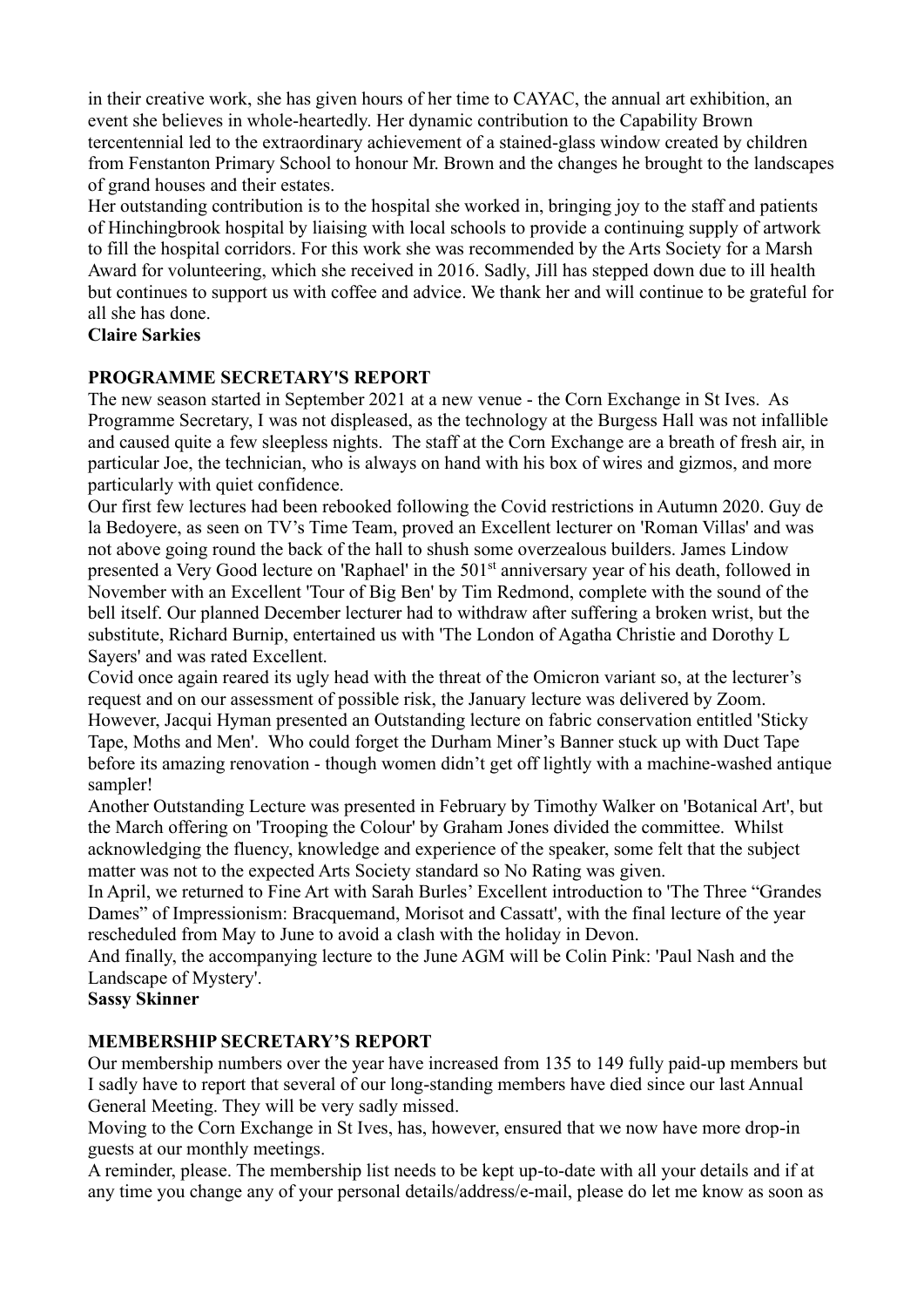possible and I can then ensure that you continue to receive missives from our Committee Chair plus all the National Arts Society e-mails and their magazine (three times a year). My contact details are on your membership card. Thank you.

# **Alison Clough**

## **VOLUNTEERS' REPORTS**

## **GARDEN HERITAGE**

Many Huntingdon AS members have become Garden Heritage Volunteers since we started in 2001 and we would like more! We support the aims of Cambridgeshire Gardens Trust (CGT); specifically, this year, by launching a biannual Small Grants Scheme to fund projects consistent with the Trust's objectives. From the first round, CGT made awards to therapeutic garden schemes at Woodlands MacMillan Treatment Centre, Hinchingbrooke Hospital (£337) and Springbank Ward, Cambs. and Peterborough NHS Foundation Trust (£250), and to Ramsey Abbey Walled Kitchen Garden Trust (£230 for plant labelling equipment). Through our research we support authors, planners and local historians: most recently by challenging previously accepted 'facts' about 'Capability' Brown's life and plans for his Fenstanton Manor, correcting the account published in Fenstanton Church, where Brown was buried, and restoring his marital reputation in the process (see [Newsletter 51,](https://cambridgeshiregardenstrust.org.uk/our-publications/cgt-newsletters-2/) p13)! All through lockdown we organised and joined in many Zoom lectures and, when rules relaxed, a fantastic six-week course on garden history attended by at least 17 of our AS group. Especially for AS members and their friends we arranged private visits to gardens and exhibitions, memorable examples being to Magdalene College and the Old Rectory, Quinton. More information on how to join us appears under the volunteering section of our AS website and full details of past and forthcoming trips and lectures can be found on the Cambridgeshire Gardens Trust website at<https://cambridgeshiregardenstrust.org.uk/events-calendar-2/> **Judith Christie**

# **CHURCH RECORDERS**

The Huntingdon group is still persevering with the recording of St Andrew's Church, Swavesey and at last, there is light at the end of what has been a very long tunnel.

COVID-19 meant we were unable to visit the church from March 2020 until July 2021 and after 16 months of virtual inactivity on our part, most of us felt as if we were going back to square one! Now we are very much back into the swing of things with observational work in the church coming to an end for most recorders. Before the production of the final church record, however, there is much checking and editing of content to ensure both accuracy and consistency within and across all sections. This process is now very much underway.

The final bound Church Record for St Peter & St Paul Fenstanton was delivered to a representative of Fenstanton Church in May 2020 but we were unable to formally dedicate and present it at that time. At last, on 29th May 2022 this will be done at a special service. We hope the Record will be shared and of interest to all.

Huntingdon Church Recorders is still a small group of ten people and will always welcome those who might like to come and give church recording a try. Thursday mornings is our usual meeting time – but not every week – and we can be flexible.

As always, I extend my sincere gratitude and appreciation to all members of my CR group, past and present, for the considerable time, effort and commitment they give to our CR projects.

Church recording is very much a team effort. The dedication of the group post-Covid means the end of another successful project is now in sight. My heartfelt thanks to them and our local TAS who support us.

**Pat Hamilton**